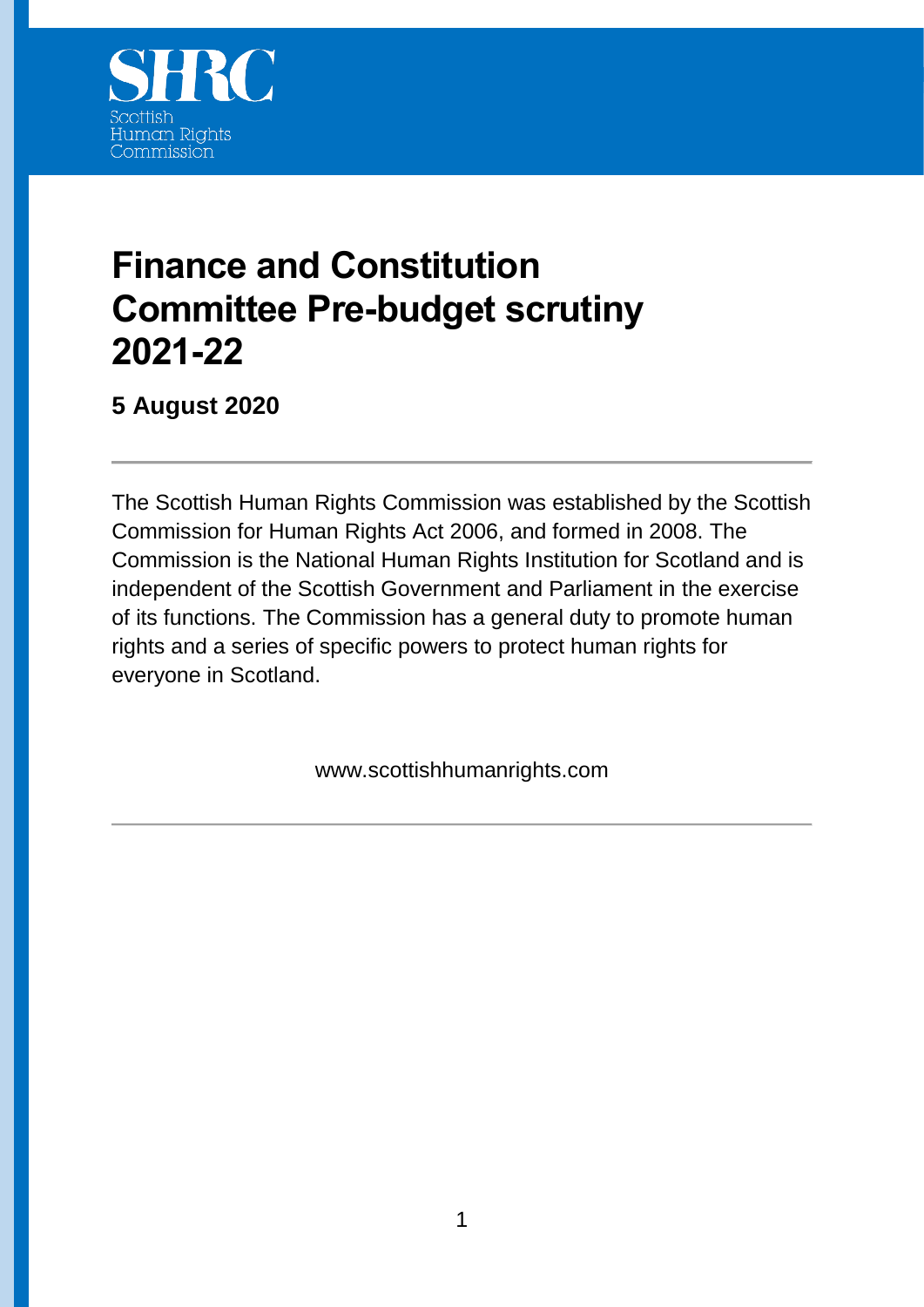# **Introduction**

The Commission welcomes the opportunity to respond the Finance and Constitution Committee's pre-budget scrutiny with a particular focus on the impact of COVID-19 on the Scottish Government's Budget 2021-22. Resources and rights are inextricably linked to improved outcomes for rights-holders. It is vital, therefore, that decisions about economic recovery from COVID-19 and the forthcoming 2021-22 budget are informed by and rooted in a comprehensive and robust rights-based analysis. This submission focuses on the following issues raised in the Committee's call for views:

- Choosing priorities in Budget 2021-22 in addressing the impact of COVID-19
- Improving transparency and accountability in a rapidly changing fiscal environment
- Differential impact of COVID-19 in Scotland
- Implications for taxation

Previous submissions and publications by the Commission provide further detail on a range of areas relevant to this call for views and we suggest that these should be considered alongside this submission.

- Human Rights Budget Work: What, Why and How?: Collated [Briefing Papers](https://www.scottishhumanrights.com/media/1902/hrbw-collected-briefing-papers-vfinal.docx)
- Submission to Scottish Government [consultation on devolved](https://www.scottishhumanrights.com/media/1882/shrc-response-to-scottish-government-consultation-on-devolved-tax-policy-framework.docx)  [taxes](https://www.scottishhumanrights.com/media/1882/shrc-response-to-scottish-government-consultation-on-devolved-tax-policy-framework.docx)
- Submission to the Finance Committee: A Scottish Approach to **[Taxation](https://www.scottishhumanrights.com/media/1697/shrc-submission-to-finance-committee-sep2016.doc)**
- COVID–19 Briefing Paper : [Implications for the Human Right to](https://www.scottishhumanrights.com/media/2065/social-security-briefing-shrc-220720.pdf)  [Social Security in Scotland](https://www.scottishhumanrights.com/media/2065/social-security-briefing-shrc-220720.pdf)
- Submission to Scottish Parliament Finance Committee Inquiry: [Impact of COVID-19 on public finances and Fiscal](https://www.scottishhumanrights.com/media/2034/20_05_fincom_covid_publicfinances_humanrights_vfinal.pdf)  **[Framework](https://www.scottishhumanrights.com/media/2034/20_05_fincom_covid_publicfinances_humanrights_vfinal.pdf)**
- Submission to Advisory Group on Economic Recovery: Human [Rights and Economic Recovery](https://www.scottishhumanrights.com/media/2035/advisory-group-on-economic-recovery-call-for-views-vonline.pdf)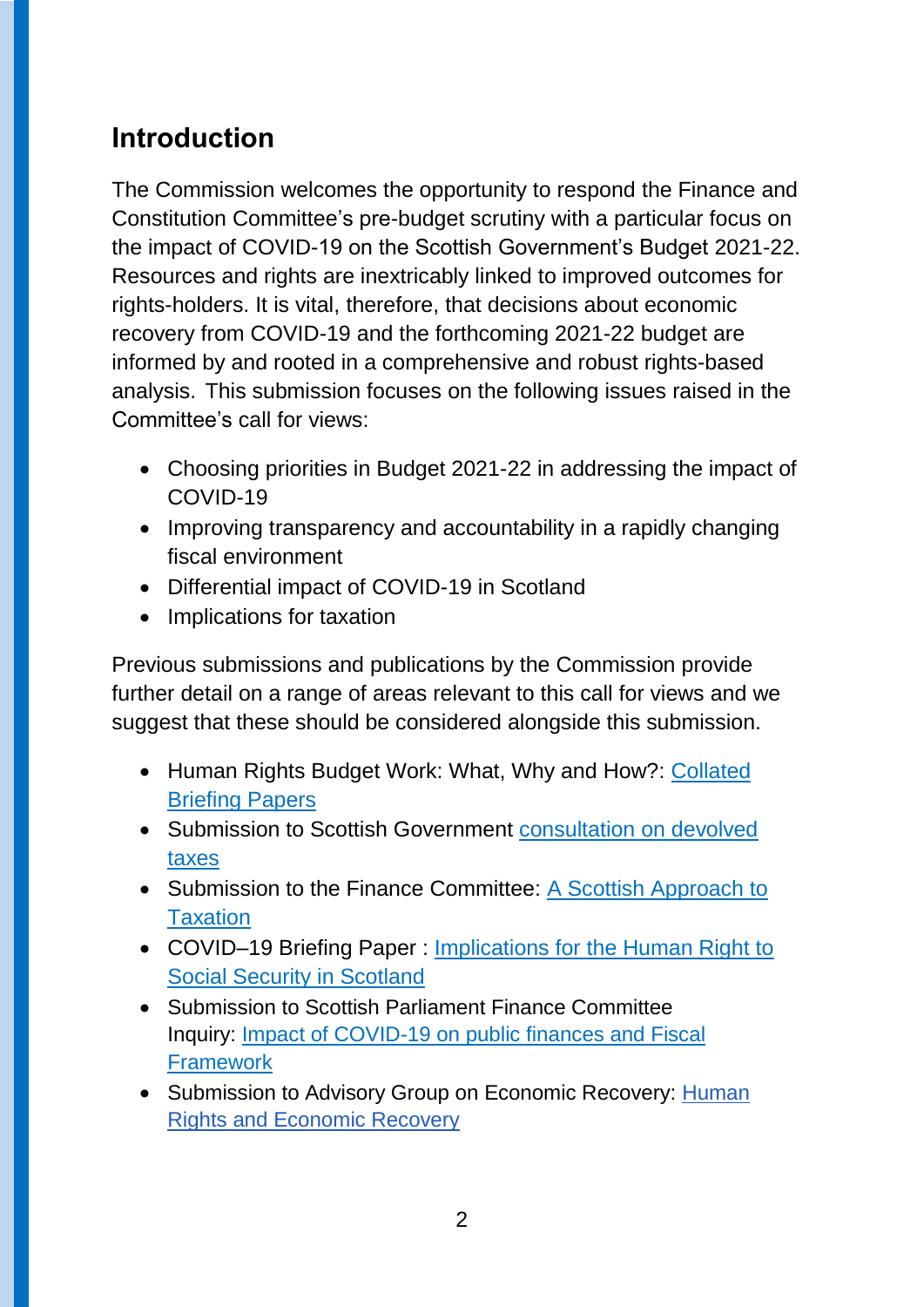Summary Report: [Open Budget Survey Results for Scotland's 2017-](https://www.scottishhumanrights.com/media/2013/scotland-2019-obi-summary-report-vfinal.pdf) [18 Budget \(Summary\)](https://www.scottishhumanrights.com/media/2013/scotland-2019-obi-summary-report-vfinal.pdf)

# **Choosing priorities in Budget 2021-22 in addressing the impact of COVID-19**

### **COVID-19 impacts in Scotland**

The COVID-19 pandemic has exposed the harmful effects of longstanding inequalities and indirect discrimination on people's rights in Scotland — especially their economic and social rights. It has shone a light on the negative impact of ten years of contractionary fiscal policy (i.e. austerity) on Scotland's public infrastructure; highlighted the inadequacy of our existing social safety net; and shown how little 'value' society had placed on the jobs now on the frontlines responding to COVID-19.

It's clear from emerging evidence<sup>i</sup> that the impact of the pandemic is not being felt the same by everyone. Scottish Government analysis anticipates that the following groups will be hardest hit financially: low earners; younger people; women; minority ethnic people; disabled people; those living in more deprived areas; and lone parents. When an intersectional lens is placed over this data, it reveals that it is most likely that women, disabled people and those of many minority ethnicities who are be more likely to be low earners have been most badly impacted in financial terms by the lockdown<sup>ii</sup>. In relation to the Route map out of lockdown the Commission has previously articulated how decisions must be guided by the scientific advice but, as is recognised by Government, decisions must also be guided by a drive to ensure those in the most vulnerable positions in society have their rights secured and inequalities are reduced rather than exacerbatedii.

### **Changing discourse on economic policy**

Much current discourse is questioning "how do we build back better?" There is clear evidence of a recognition that things were not working for everyone before and that an appetite exists for wholesale change. However, truly building back better means that tackling Scotland's pre-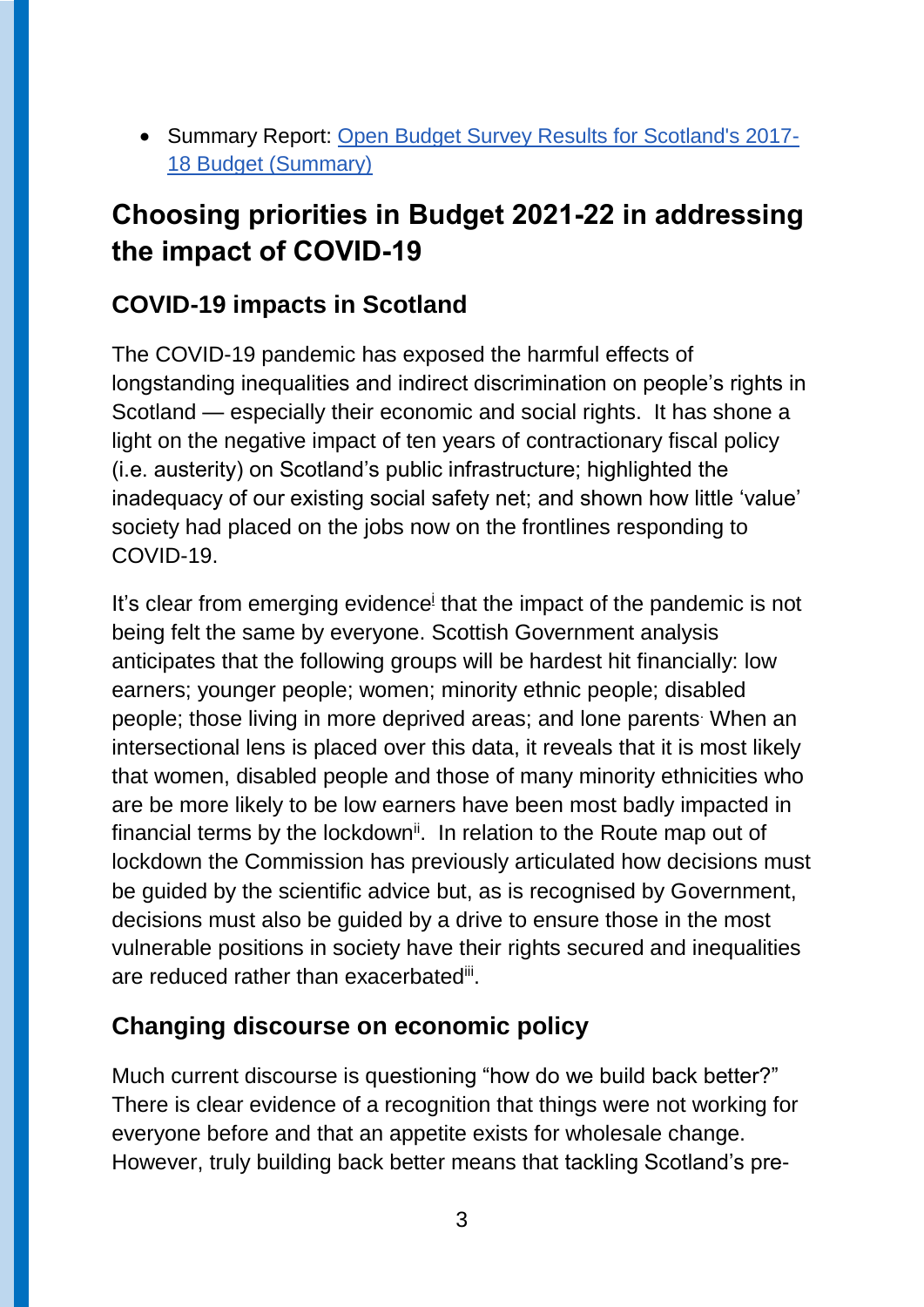existing inequalities must be at the heart of how we move forward as a society. If there is not the genuine desire to tackle the structural and systemic causes of these inequalities, many of which are economic, then any proposed solutions will in all likelihood fail to deliver transformational change. Hard questions need to be asked about what has created such extremes in wealth inequality, as well health inequalities and other inequalities based on gender, race, disability and socio-economic status in particular. All possible levers available to the Scottish Government to address these inequalities moving forward need to be examined and must be connected to the government's budgetary commitments moving forward.

#### **Human rights budgeting in response to the pandemic**

The Commission has long advocated for taking a human rights based approach to budgeting, most recently calling (in response to the Advisory Group on Economic Recovery), for this approach to support Scotland's economic recovery and future budgeting processes (including how parliament scrutinises the budget).<sup> $\alpha$ </sup> This means using human rights principles to shape the budgetary process, whilst using the human rights standards to shape the budget's goals. Human rights standards and principles can guide transparent, accountable and participatory decisions that require balancing competing interests and priorities. In the context of COVID-19, a time when trust and public confidence is both fragile and critical, this is more important than ever.

Taking a human rights based approach to the budget to support Scotland's economic recovery would involve setting out Scotland's core human rights obligations across all rights: civil, political, economic, social, cultural and environmental. Then, with the meaningful participation of rights-holders, and with reference to all available guidance<sup>v</sup>, exploring the resources required to improve rights realisation in accordance with Scotland's fiscal envelope.

'Building back better' must also involve considering whose voices are heard in, and how different groups are affected by, the Scottish Government's fiscal decisions — with reference to human rights standards to make that assessment. Human rights standards, by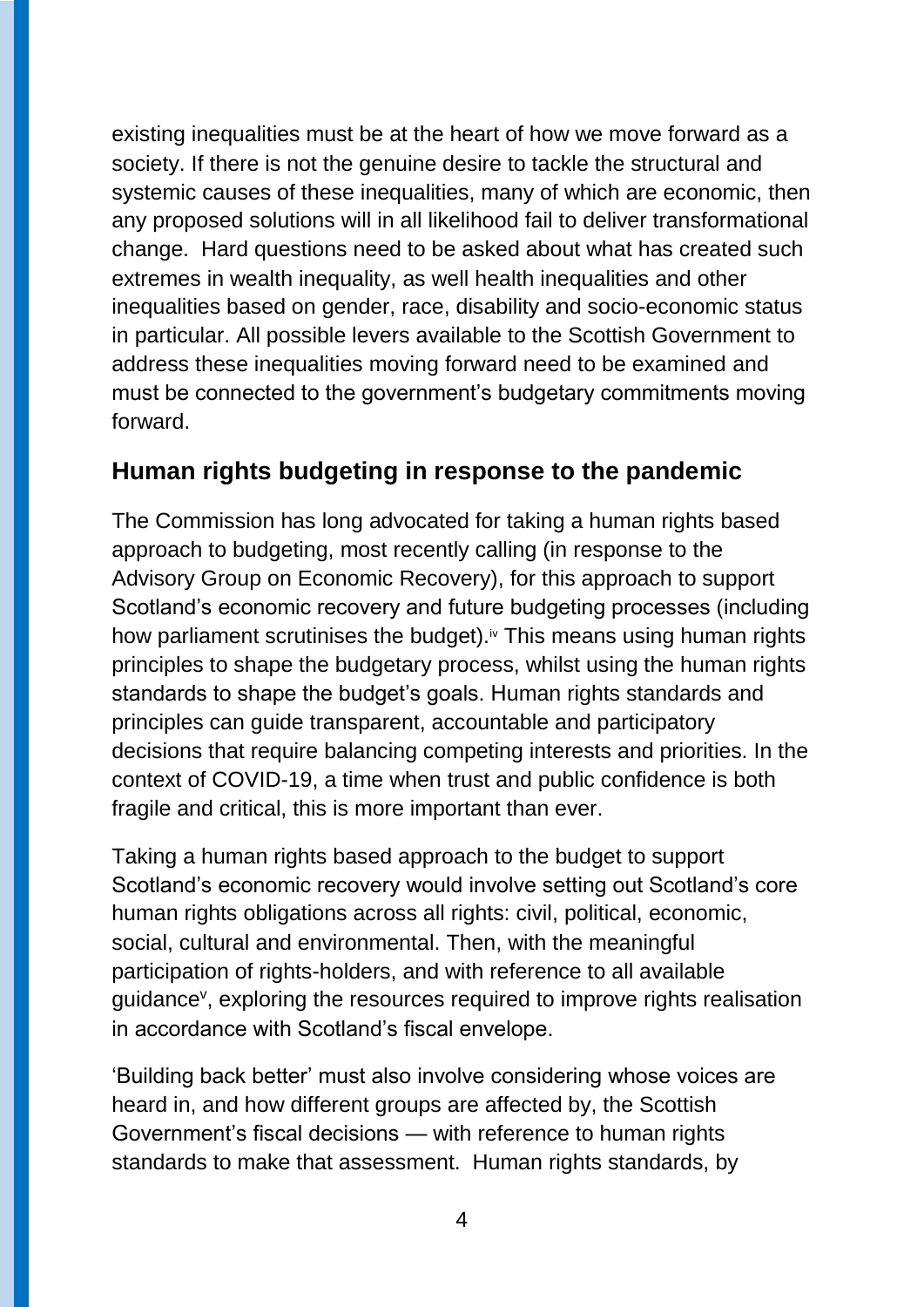themselves, do not provide all the answers on what specific choices and trade-offs the government should make, although they do provide a guiding decision making framework. How choices are discussed and made is therefore key in determining the extent to which different human rights obligations are met or not.

#### **Impact assessments**

An important mechanism for enabling equality and human rights considerations to be embedded into the policies, practices, procedures and priorities of both government and public bodies in Scotland are equality and human rights impact assessments (EQHRIAs) $\mathrm{v}$ .

In an environment where there are financial constraints, a human rights framework can provide objective guidance which will assist balanced decision making on the use of resources. This is particularly relevant for Budget 2021-22 as it addresses the impact of COVID-19 and sets the path for longer term economic recovery.

These criteria, as derived from Article 2(1) of the International Convention on Economic, Social and Cultural Rights<sup>[i]</sup>, for resource allocation include:

- prioritising the fulfilment of basic levels of rights enjoyment for all (Minimum Core);
- allocating resources in a way that reduces inequalities by meeting the needs of vulnerable and marginalised groups (Nondiscrimination); and
- a general increase in allocation of resources, in line with increased revenue, to achieve the further realisation of rights (Progressive Realisation)
- no unjustified reduction in allocation leading to regression in the realisation of rights. (Non-regression)

This is done by identifying and using the *maximum available resources* for the progressive realisation of rights.

The adoption of a human rights based approach can set legal 'red lines' below which state actions must not fall, for example by ensuring the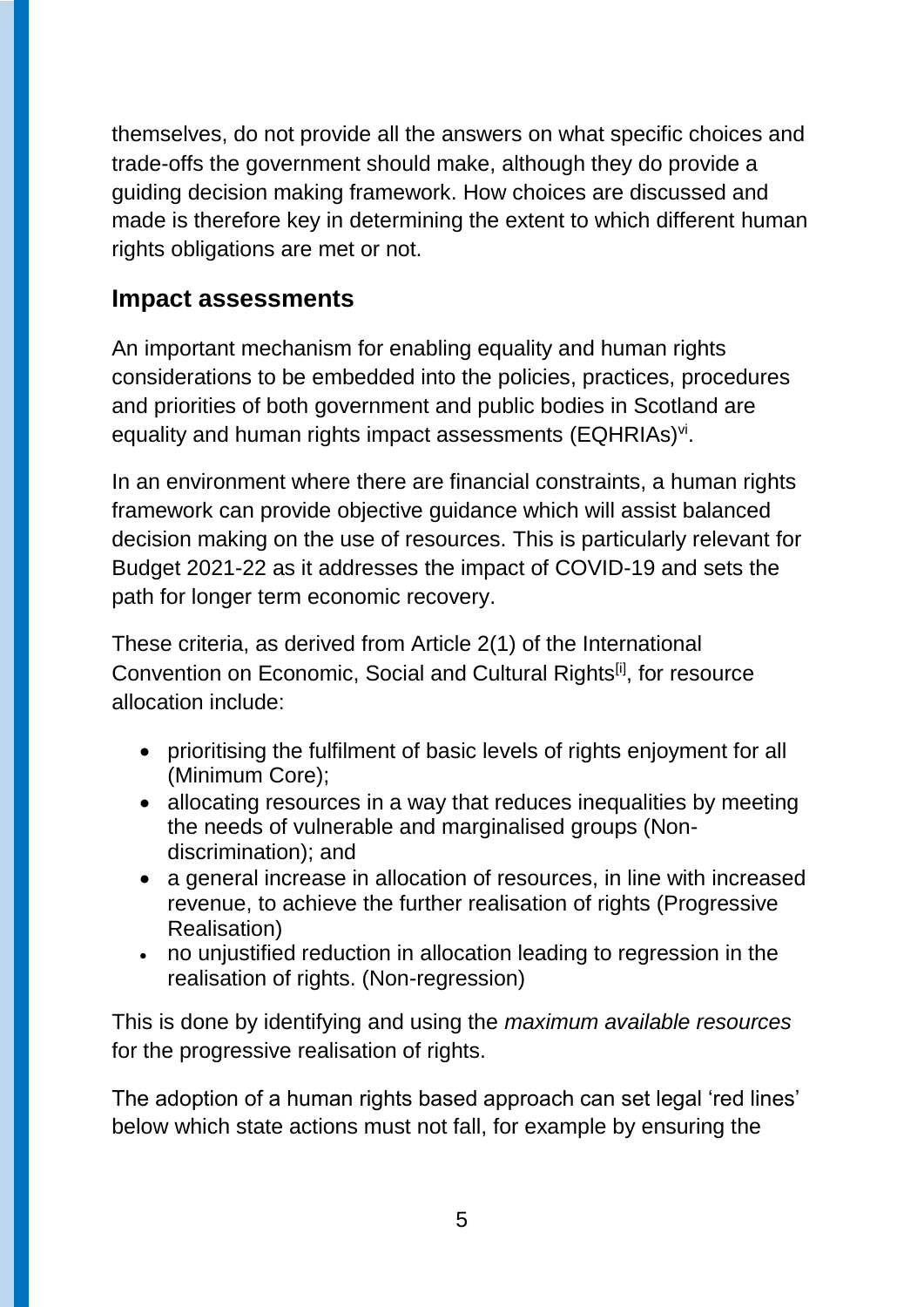cumulative effects of policy and practice do not allow people to fall into situations of poverty.

It also ensures there is no disproportionate impact upon the most vulnerable by requiring a reasonable balance to be struck between any such impact and the potential cost savings. In this way better outcomes and improved performance will be achieved through taking account of the rights of individuals whose interests may otherwise be overlooked.

EQHRIAs can also encourage individuals and communities to participate in decision making processes, giving them ownership of decisions and transforming institutional cultures and decision making.

The Commission recommends approaches to human rights impact assessment are further explored by the Scottish Government as an overarching or integrated framework or guiding tool for the proliferation of impact assessment methodologies.

#### **Subject Committee Guidance**

The Finance and Constitution Committee guidance to the subject committees on the budget process and the requirements on pre-budget report production has provided concrete guidance for Committees. This could be further revised to better support human rights budgeting and budget scrutiny.

Some recent publications could support this revision including:

- Scottish Government informal guidance for policy makers on equality and human rights budgeting<sup>vii</sup>, published in August 2019 in collaboration with the Equality Budget Advisory Group.
- The Commission's response to the Justice Committee Pre-Budget Scrutiny 2020-21 Consultation<sup>viii</sup>, sets out a practical example of how Committees could better connect their pre-budget scrutiny to the human rights obligations of government and parliament.
- The Commission's 2019 publications on Human Rights Budget Work: What, Why and How?<sup>ix</sup>, also set out the processes by which human rights based budgeting decisions can be developed and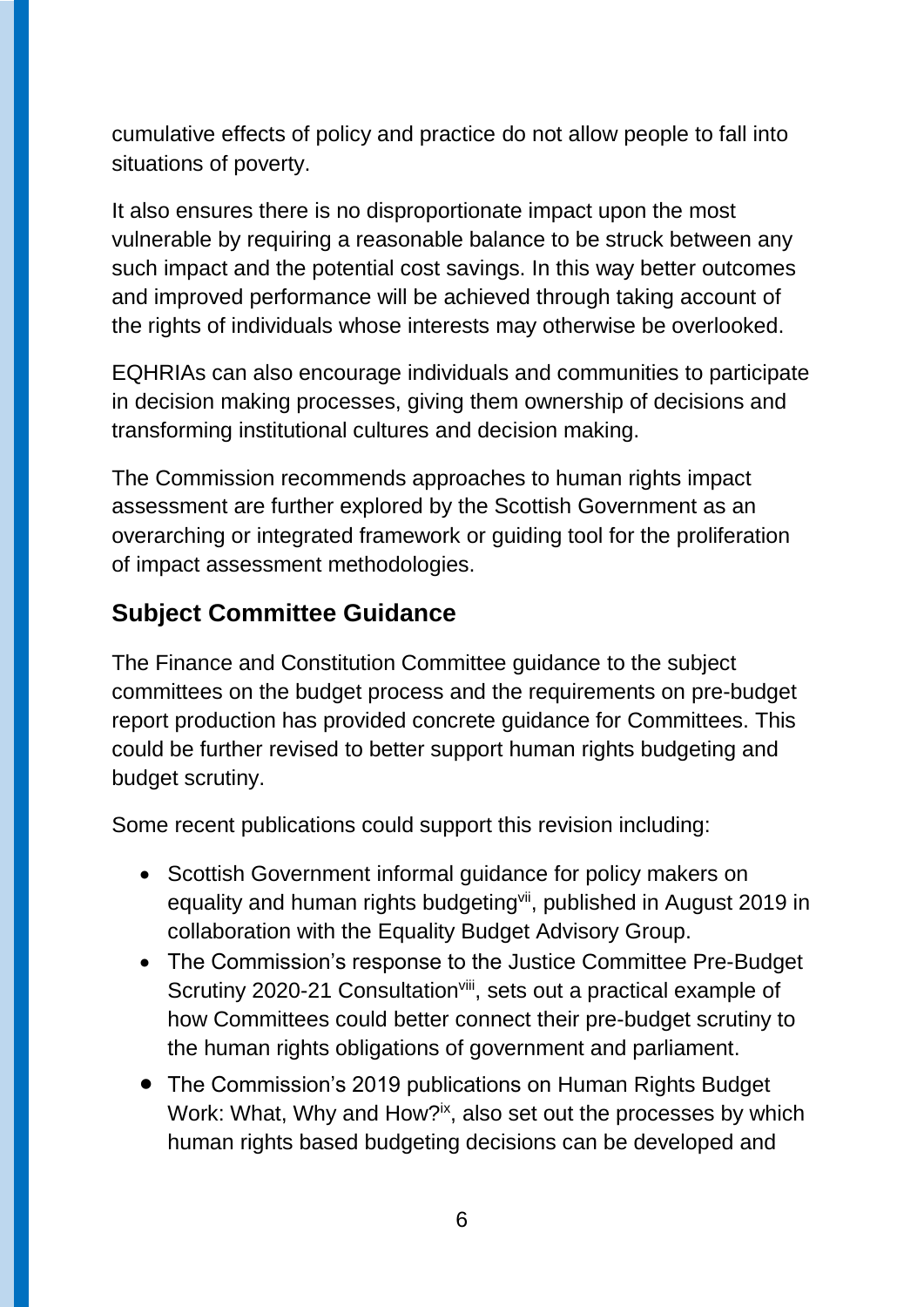delivered to support priorities that address the impact of COVID-19.

# **Improving transparency and accountability in a rapidly changing fiscal environment**

The promotion of accountability for meeting obligations is continuous in a human rights based approach. Accountability means monitoring, review and oversight of what is actually going on. A human rights compliant fiscal framework requires accountability mechanisms that are both *proactive* - allowing participation at the point of design and *reactive* – allowing for aggrieved parties to raise their concerns regarding tax law and policy. Accountability also means judicial and non-judicial remedies (within and out-with the court system) and these are only useful if people know they can use them, and have effective access to them.

Fiscal transparency is key to accountability. However, recent research by the Commission<sup>x</sup> has shown that despite improvements made since the Budget Process Review Group reported its recommendations in 2017, fiscal transparency in Scotland remains below what is considered to be acceptable by international best practice standards. Public participation in formulating policy - on tax and spending - contributes to a more open relationship between government and civil society and can lead to both a more balanced distribution of public resources and greater accountability. However, at present the lack of fiscal transparency hinders public participation.

# **Differential impact of COVID-19 in Scotland**

### **Employability and skills to improve Scotland's tax base**

Scotland's tax base is small, and it cannot afford for large sections of the population to become and/ or remain unemployed. Pre COVID-19, only 2.5 million of the potential 4.5 million working age adults in Scotland earned enough to pay tax, with 300,000 fewer women tax payers than men <sup>xi</sup>,<sup>xii</sup>. This highlights that Scotland is a low wage or no wage economy with an incredibly tight tax base<sup>xiii</sup>. This is of concern when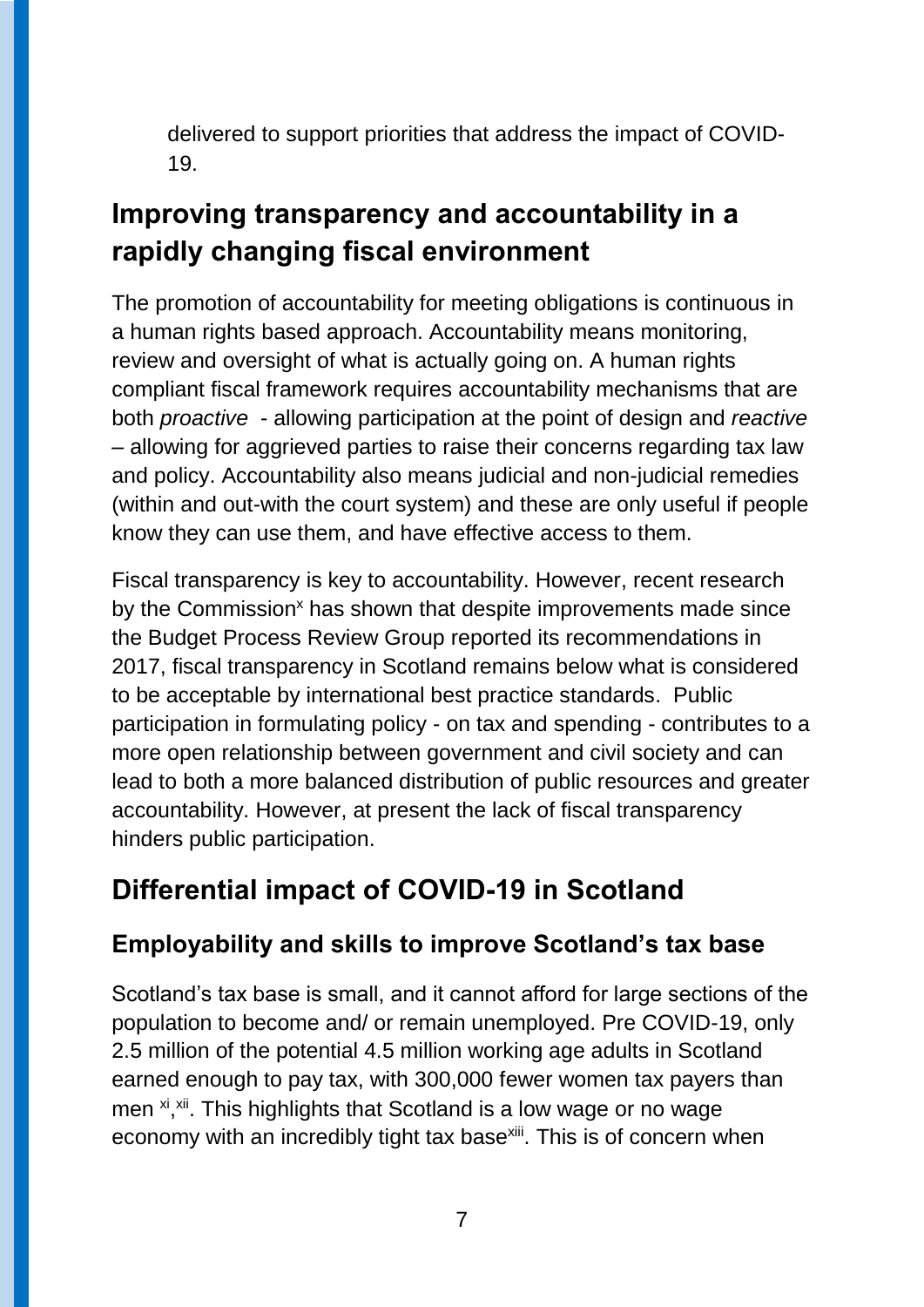early analysis reveals that the government anticipates that the low earners will be one of the groups hardest hit by the pandemic xiv.

It is clear from the current analysis of the labour market impacts, that some employment sectors may take considerably longer than others to recover, due to the need for continued social distancing, for example tourism and the entertainment sector. It may also be the case that considerable proportions of the working age population will not be able to return to their previous employment and will require opportunities to re-train and learn new skills.

It will therefore be important as the Scottish Government develops its plans for economic recovery, that suitable investment is set out in the forthcoming Scottish budgets to facilitate the delivery of employability and re-training services that are targeted at those who require them most and aligned with the social and economic needs of Scotland post COVID-19.

#### **Impact on devolved social security entitlements**

The Commission's recent briefing paper on COVID-19 sets out the [implications for the human right to social security in Scotland.](https://www.scottishhumanrights.com/media/2065/social-security-briefing-shrc-220720.pdf) The paper provides information about the right to social security as set out in international law and provides insight into the current effect of COVID-19 on people's enjoyment of socio-economic protections, specifically their right to social security.

The briefing highlights that the recently devolved powers do offer the Scottish Government the opportunity to diverge further in policy from the UK and provide additional support in Scotland, but that this would not be without financial cost. COVID-19 has already resulted in a steep increase in the numbers of people in Scotland claiming the reserved entitlement of Universal Credit. Whilst the increased cost of Universal Credit will be borne by the UK Government, some Scottish entitlements (e.g. Best Start Grant and Council Tax Reduction for example) are passported from Universal Credit (i.e. entitlement to Universal Credit means entitlement to other provisions). Those costs will be borne by the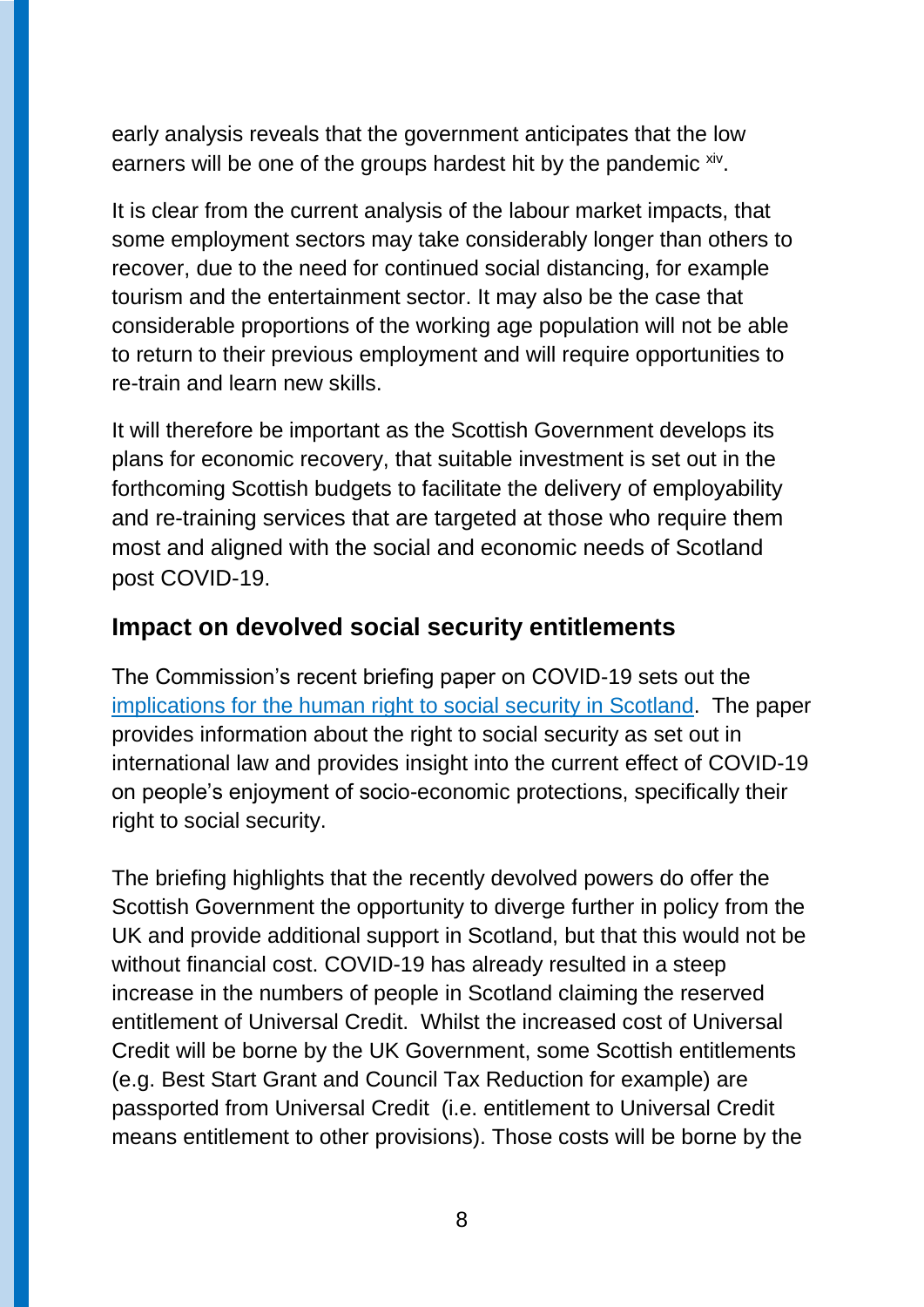Scottish Government alone and therefore these additional entitlements will bring additional cost to Scotland.

### **Implications for taxation**

The Commission has previously submitted evidence to the Committee and the Government on a human rights based approach to taxation in Scotland<sup>xv</sup>. Whilst there is ongoing uncertainty about the exact impact of COVID-19 on future devolved tax revenue<sup>xvi</sup>, it is very clear that it will be considerable. The issue of how and who we tax in Scotland has been explored before, with limited steps taken towards a more progressive system of taxation. Scotland can choose to approach COVID-19 economic recovery by creating a more progressive system that maximises available resources in line with its human rights obligations. Public and political support<sup>xvii</sup> for the willingness to put conditions on financial bailouts for those who are resident in tax havens for example, highlights growing political will to explore the fairness of how revenue is generated as we enter the recovery phase.

Human rights law is also clear that even in times of severe resource constraints − whether caused by a process of economic adjustment, recession or a pandemic induced economic crisis – vulnerable members of society must be protected. Therefore, fiscal policy should ensure equality, through being progressive and assisting the most disadvantaged individuals and groups in society.

The Center for Economic and Social Rights in New York<sup>xviii</sup> has published a "Comprehensive Response to COVID-19 Demands Redistributive Fiscal Policies" which sets out a range of fiscal policy options recommended by the Initiative for Human Rights Principles in Fiscal Policy<sup>xix</sup>. Many of their proposed options would be relevant for consideration and should be encouraged within the UK context. Whilst acknowledging that the majority of levers will not be in the gift of the Scottish Government, there are some areas where Scotland would also have devolved capacity to explore, see Box 1 below.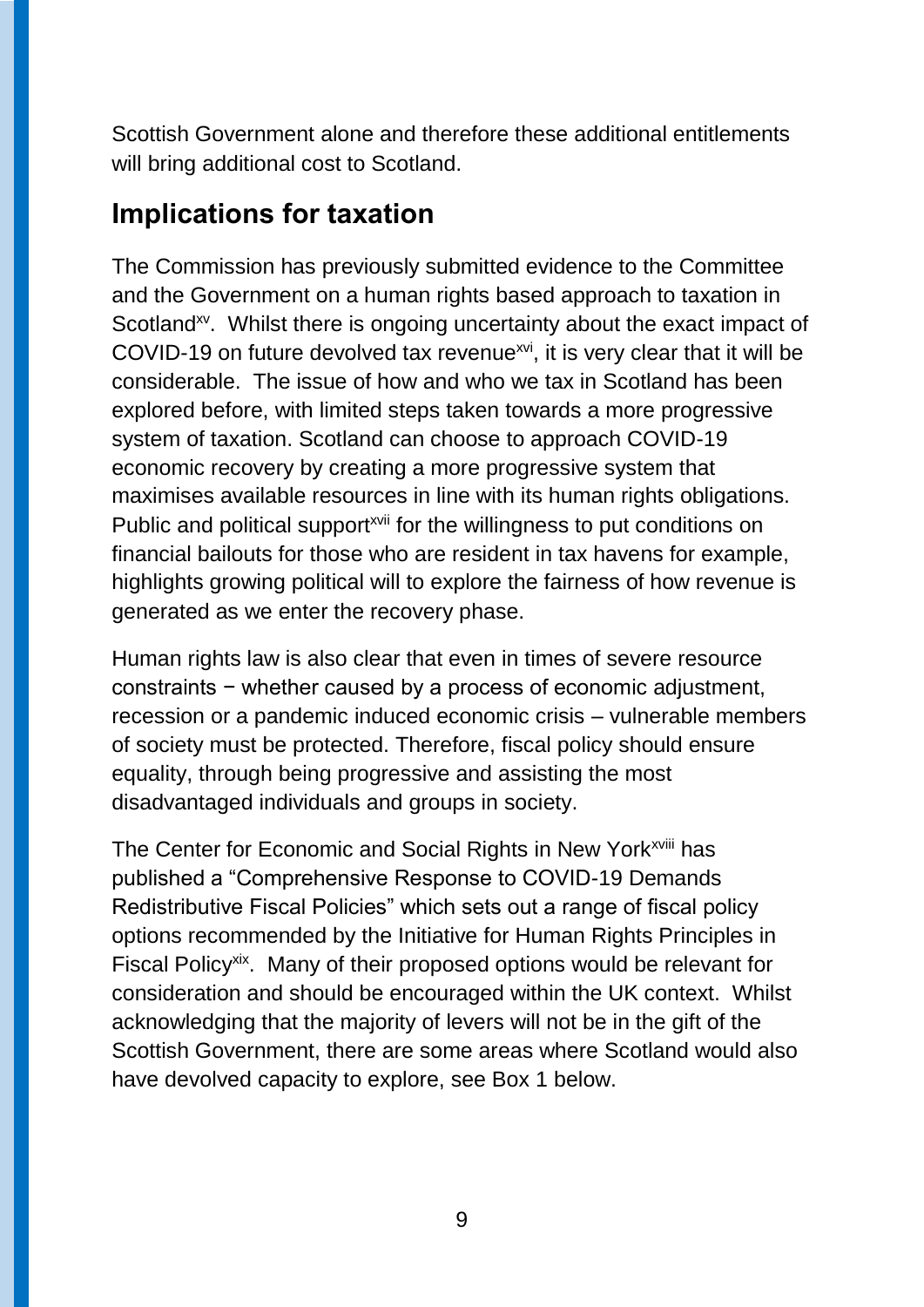#### **Box 1 Human rights based fiscal optionsxx**

1. Taxes on wealth and corporate revenues from sectors making extra profits due to the pandemic (such as the digital economy, the financial sector in general, pharmaceuticals, and insurance companies with extraordinary returns).

2. Budgetary reallocations (for example, from military and other nonpriority expenditures to sectors such as health and social security), and the suspension of unnecessary tax exemptions not yet in force.

3. Coordinated funding by central banks, based on future tax reforms that eliminate preferential tax privileges, correct the weaknesses of tax collection, and make tax systems more progressive, especially through increasing income tax for top earners and through wealth taxes.

4. Effective policies against tax avoidance and evasion, which have deprived States of valuable resources that are more needed than ever; and refraining from granting benefits of any kind to corporations that do not comply with their tax duties and/or make use of tax havens<sup>xxi</sup>.

5. Countries should consider assuming a coordinated position in international negotiations on tax issues, to end the race to the bottom in corporate taxation<sup>xxii</sup>. \*\*This would be equally relevant in the context of Brexit.

6. Reform of restrictive fiscal rules, through escape clauses<sup>xxiii</sup> and prioritisation of expenditures to respond to the emergency.

The Committee should also encourage discussion with the UK Government Treasury Committee's current inquiry<sup>xxiv</sup> into 'Tax after coronavirus'. A UK system which is better able to prevent (in the first instance) and retrieve (where prevention has failed) lost revenue through tax evasion, avoidance and debt would mean a potentially substantial revenue injection (tens of billions of pounds), which the Scottish Government would benefit from through the Barnett Consequential.

**End.**